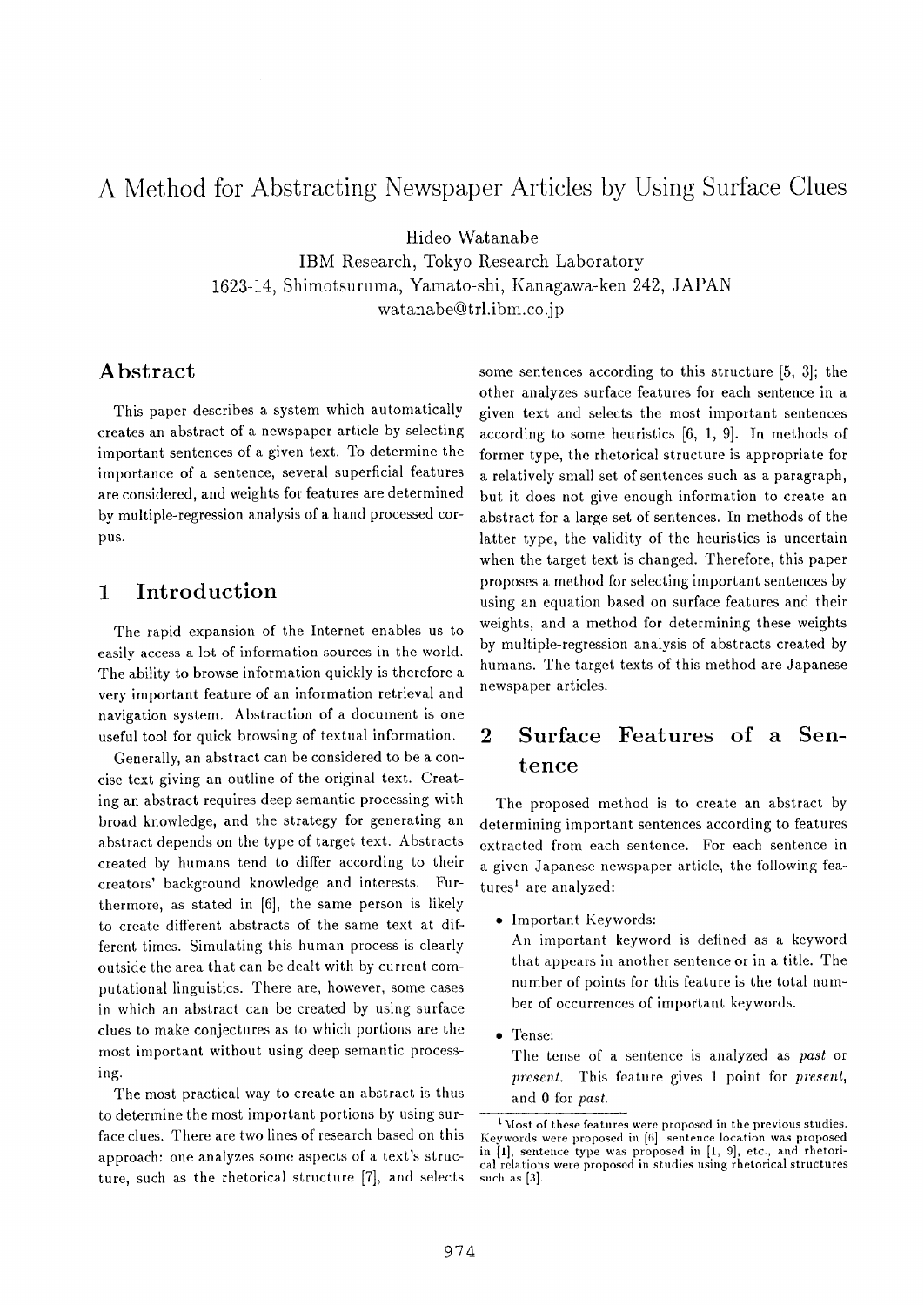• Type of a Sentence:

Sentence types are *fact, conjecture,* or *insistence.*  This feature gives 0 points for *fact,* 1 for *conjec*ture, and 2 for *insistence.* 

• Rhetorical Relation:

The rhetorical relations to the preceding context is analyzed as *example, adverse, parallel, comparison,* or *connection.* This feature gives 1 point for *reason,* 2 for *example,* and 0 for others.

- Distance from the beginning of a text: In general, sentences located near the beginning of a text tend to be important. Therefore, sentences in the first paragraph are given 5 points for this feature, sentences in the next paragraph 4, and so on.
- Distance from the end of a text: Sentences located near the ending of a text also tend to be important. Therefore, sentences in the last paragraph are given 5 points for this feature, sentences in the previous paragraph 4, and so on.

The tense of a sentence is simply determined to be *past* if it has "ta" (an inflection for the past tense) in the last phrase.<sup>2</sup> The reason why tense is used is that sentences stating about the current fact seem to be more important than ones about the past fact in the context of editorial articles.

The sentence type is determined by checking special expressions in the last phrase.<sup>3</sup> For instance, if the final phrase contains "bekida" ("should") or "nakerebanaranai" ("must"), then its sentence type is *insistence;*  if it contains "darou" ("probably ..."), then its type is *conjecture;* otherwise, its type is *fact.* Examples of special expressions used to determine sentence type are as follows:

- Conjecture: kamosirenal (may), kanenai (be capable of), souda (likely to), youda (likely to), darou (probably), etc.
- Insistence: tai (want to do), hosii (want someone to do), bekida (should), nakereba-naranai (must), taisetu-dearu (important), hituyouda (necessary), etc.

The rhetorical relation is determined by checking special expressions both in the first phrase and in the last phrase of a sentence. For instance, if "sitakarada" 4 is found in the last phrase, then the rhetorical relation is *reason*, and if the conjunction "sikasi" ("but") is found, then the rhetorical relation is *adverse. 5* Examples of special expressions used to determine rhetorical relations are listed below:

- Example: tatoeba (for instance), nado (etc.), etc.
- Adverse: sikasi (but), tokoroga (however), etc.
- Comparison: koreni-taisi (while), etc.
- Parallel: mata (further), sarani (in addition), etc.
- Reason: karada (because), tameda (because), etc.

# **3** Process of Creating an Abstract

The basic method for creating an abstract in most previous studies has been to analyze the sentences of a text in terms of some surface features, and a heuristic to determine the most important sentences on the basis of these features.

The method proposed in this paper formalizes the above approach so that the importance of each sentence is calculated as the sum of feature points multiplied by their feature weights. The most important sentences are then extracted as an abstract. The importance  $S$ of a sentence is calculated as follows:

$$
S = a + \sum_{i=1}^{n} W_i * P_i
$$

where  $a$  is a constant,  $P_i$  is the number of points assigned to the  $i$ -th feature, which is normalized to be between 0 and 1, and  $W_i$  is the weight assigned to the i-th feature.

The steps in creating an abstract are as follows:

- 1. For each sentence, calculate the importance.
- 2. Select the sentence that has the highest importance value among the unselected sentences.
- 3. If the selected sentence  $s_1$  has another sentence  $s_2$  in the previous context that is related to  $s_1$  by any rhetorical structure, then  $s_2$  is also selected and marked.

<sup>&</sup>lt;sup>2</sup>In this method, *past* does not imply the past tense in a strict sense but rather the sentence is not in the present tense. In Japanese, "ta" implies the past tense, completion, and so on. Most cases are actual instances of the past tense.

 $n_1$  is sufficient to check in the last phrase for Japanese sentences, because a predicative phrase is always located at the end of a Japanese sentence. Therefore, another strategy is needed for languages in which a predicative phrase may be located in the middle of a sentence.

<sup>&</sup>lt;sup>4</sup>In English, this expression corresponds to "because" in the first phrase.

<sup>&</sup>lt;sup>5</sup>These checking of sentence types and rhetorical relations are based on [10].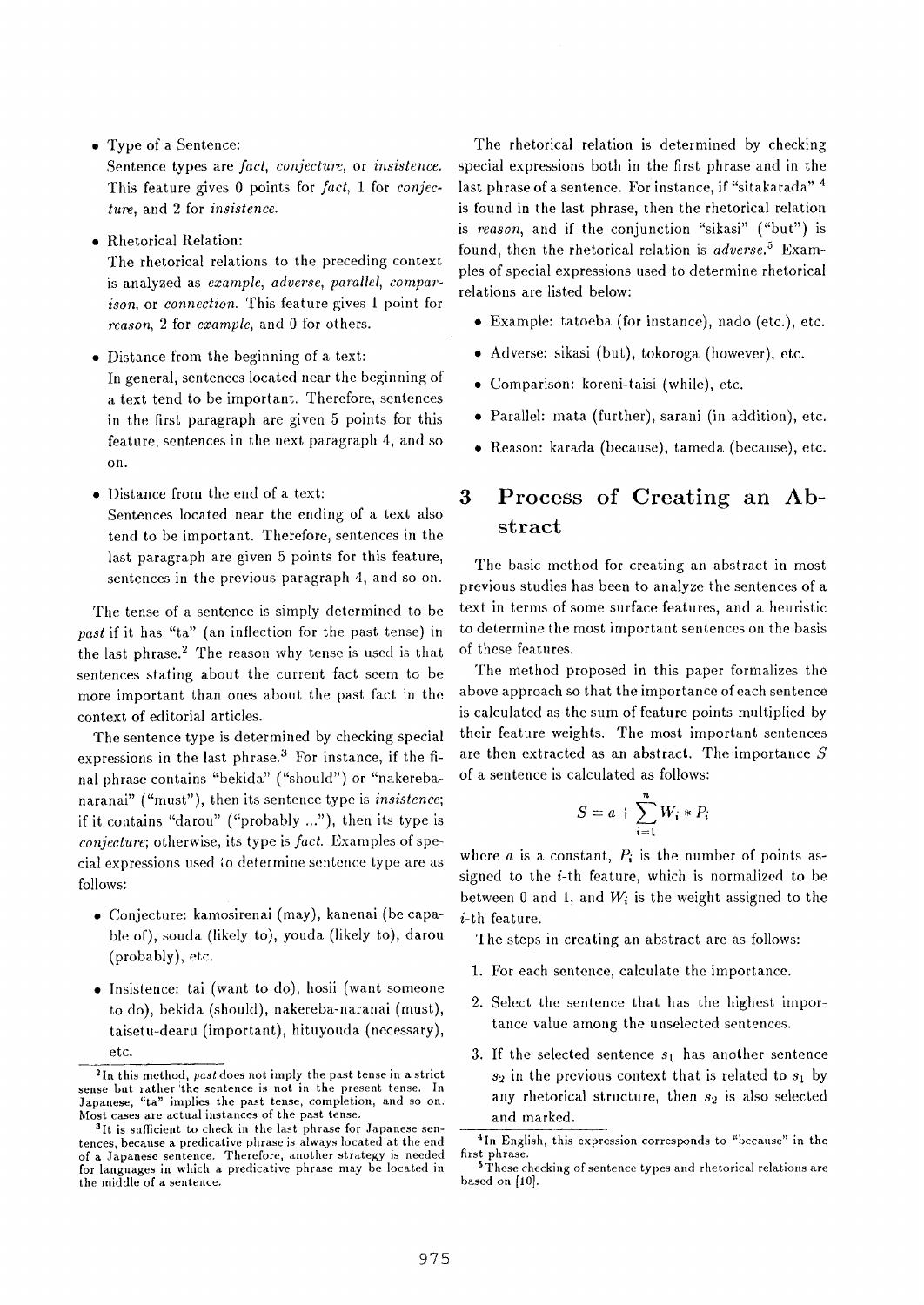4. If the ratio of the number of selected sentences to the number of sentences in the text exceeds the specified one, then terminate this process; otherwise, goto 2.

These steps select sentences on the basis of their importance value, but they also respect the rhetorical structure to some extent (step 3), because if the rhetorical structure is totally ignored, the output text will be awkward to read.

# **4 A Method for Determining the Weights of Features**

Most previous systems can be considered to determine the weights of features according to human intuition. On the other hand, this paper proposes a method for determining the wieghts of features by multipleregression analysis of correct examples, which are abstracts created by testers. A tester selects important sentences that should be included in an abstract. The importance value of a sentence is defined as the number of supporters (testers who selected it as an important one) divided by the total number of testers. Let this importance value be  $S$ ; we then get the following equation for each sentence:

$$
S = a + \sum_{i=1}^{n} W_i * P_i
$$

where,  $a$  is a constant,  $P_i$  is the number of points assigned to the  $i$ -th feature which is normalized to be between 0 to 1, and  $W_i$  is the weight assigned to the i-th feature.

In this equation,  $W_i$  is the only variable. Therefore, the feature weight  $W_i$  is calculated by multipleregression analysis.

## **5 Experiment**

We conducted an experiment to check the validity of the proposed method.

The testers were divided into two groups, A and B, each consisting 10 people. Those in group A selected important sentences (about 1/3 of the article) in 5 editorials and 3 general articles from the Nikkei Newspaper. Those in group B selected important sentences (about 1/3 of the article) in 3 editorials and 3 general articles, which were different from those used for group A. One of the editorials and one of the general articles

| Feature     | General |          | Editorial |          |
|-------------|---------|----------|-----------|----------|
|             | Article |          | Article   |          |
|             | Weight  | Weight   | Weight    | Weight   |
|             | Set 1   | Set 2    | Set 1     | Set 2    |
| Constant    | 0.0     | 0.183    | 0.0       | 0.039    |
| Keyword     | 1.0     | 0.216    | 1.0       | 0.151    |
| Tense       | 0.3     | $-0.180$ | 0.3       | 0.046    |
| Type        | 0.3     | $-0.331$ | 1.0       | 0.089    |
| Relation    | $-1.0$  | 0.127    | $-1.0$    | $-0.279$ |
| Location    | 1.0     | 0.437    | 1.0       | 0.242    |
| (Beginning) |         |          |           |          |
| Location    | 1.0     | $-0.015$ | 1.0       | 0.214    |
| (Ending)    |         |          |           |          |

Table 1: Weight Set of Features (General and Editorial Articles)

used for group B are shown in Figures 1 (a) and 2 (a), respectively. In each of these figures, the first number is a sentence number, the second number is the number of supporters in group B, and the last part is a rough English translation.<sup>6</sup>

Table 1 shows two weight sets; weight set 1 was created by the author in such a way that sentences located near the beginning and end are regarded as important, sentence importance is not proportional to points for rhetorical relation, and the importance of *insistence*type sentences is higher in editorials than in general articles.<sup>7</sup> Weight set 2, on the other hand, was calculated from the results obtained from group A by the method described in the previous section. Weight set 2 for general articles implies that sentences near the beginning are more important than ones near the end, and *insistence-type* sentences are less important, and so on. On the other hand, weight set 2 for editorials implies that sentences both near the beginning and near the end are important, and that *insistence-type*  sentences are important.<sup>8</sup>

To check the validity of these weight sets, we compared the abstracts created by the system, using weight set 1 and 2, from the articles supplied to group B, with

 $6$ This translation was made by the author, and is not authorized by Nikkei Newspaper K.K.

<sup>7</sup>This weight set 1 corresponds to the way used in previous studies, where weights are determined according to human intuition.

<sup>8</sup>The weight set calculated in this method can be used as basic material for creating a practical system, because it is difficult to ask enough people to do this experiment to ensure that the result is statistically meaningful. However, the general tendency can be extracted, and the weight set is determined on the basis of this experiment.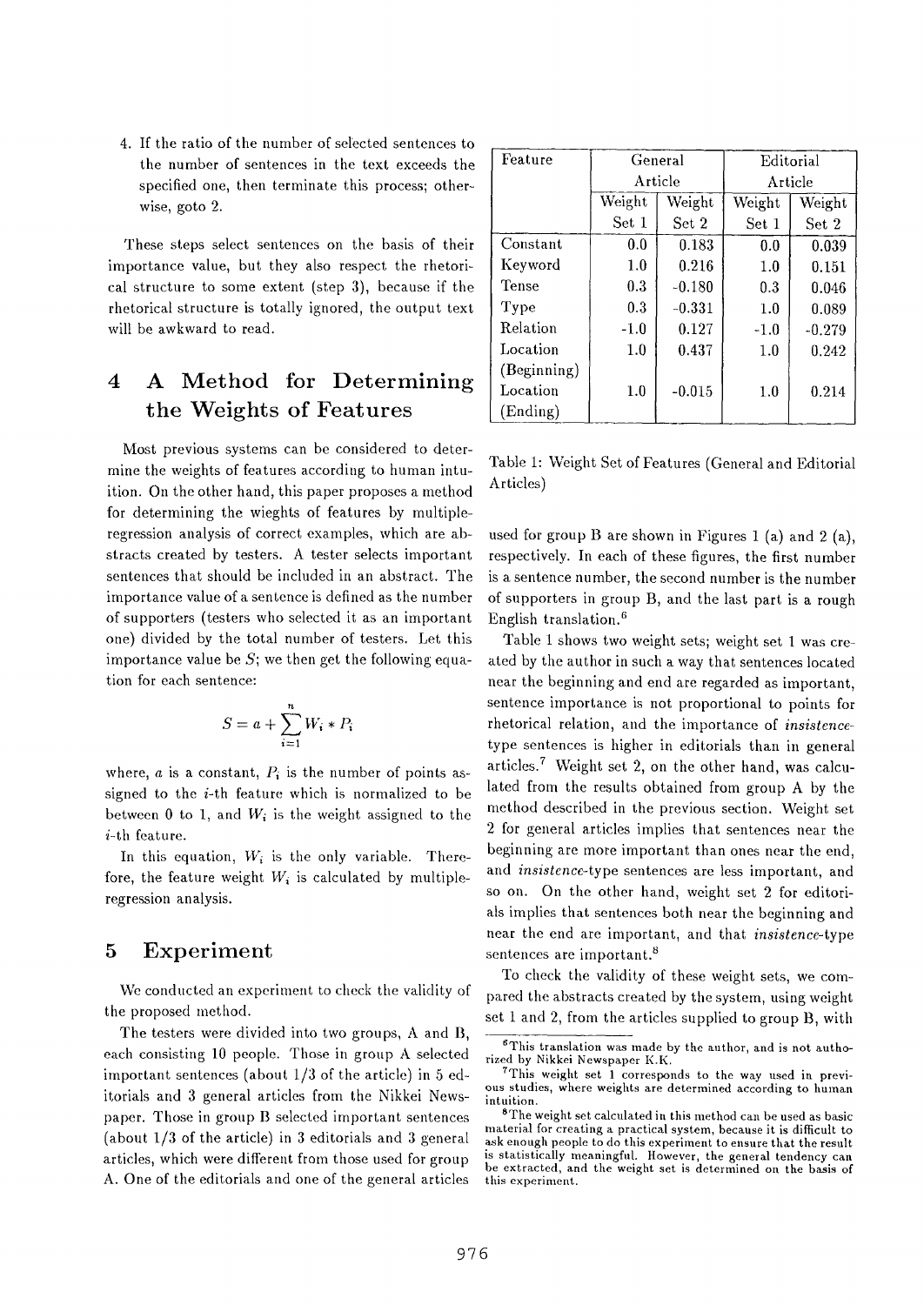the abstracts created by group B. For the general article in Figure 1 (a), the three most important sentences (roughly 1/3 of the article) determined by using the weight sets 1 and 2 are listed in Figures 1 (b) and (c), respectively. In this case, the three most important sentences selected by group B were  $0, 2,$  and 3. Likewise, for the editorial in Figure 2 (a), the eight most important sentences (roughly  $1/3$  of the article) determined by using weight sets 1 and 2 are listed in Figures 2 (b) and (c), respectively, in this case, the eight most important sentences selected by group B are  $0, 2, 3, 12$ , 15, 20, 21, 22. Here, we introduce the following metric of estrangement to check which abstract is most similar to the result of group B:

Estrangement  $= \sum_{s_i}$ (the number of supporters of a sentence  $s_i$ ) -  $\sum_{s_i}$  (the number of supporters of a sentence *s j)* 

where  $s_i$  is a sentence that is included in an abstract by group B but not in an abstract created by the system, and  $s_i$  is a sentence that is not included in an abstract by group B but is included in an abstract created by the system.

The estrangements of the articles in Figures 1 and 2 are as follows: From this result, the weight set 2 calcu-

| Fig.   Weight Set 1   Weight Set 2 |  |
|------------------------------------|--|
|                                    |  |
|                                    |  |

lated by multiple-regression analysis is more similar to the human selection than the weight set 1 created according to the author's intuition. For the other general [4] articles used with group B, the estrangement values of weight set 2 are also better than those of weight set 1. In the other editorials, the estrangement values arc comparable. This implies that the weight set I is not such a bad estimate for editorials.

### **6 Discussion** [71

So far, most systems for creating an abstract of a text has been selected important sentences by some heuristics on the basis of surface features. However, [8] most of these heuristics were derived from human intuition, and the validity of them are uncertain if the target text is changed. As mentioned in the introduc- [9] tion, the strategy of an abstraction should be changed according to the given text. Therefore, it is needed

to adjust these heuristics for the given text. This paper proposed a method for this adjustment; that is, a method for determining weights of surface features by multiple-regression analysis of abstracts created by human. By using this method, a system can have an ability to be applied to a variety of texts.

## **7 Conclusion**

This paper has proposed a method for creating an abstract by using surface features and their weights to select important sentences, and a method for determining these feature weights by multiple-regression analysis of abstracts created by humans. By using the proposed method to calculate feature weight, this system can be applied to other types of texts, and gives results more similar to those of a human process than a set of weights based on human intuition.

This abstract creation system is currently used in an information navigation assistance system [8] as a tool for quickly viewing the contents of newspaper articles.

## References

- [1] Edmundson, II. P., "New Methods in Automatic Extracting, Journal of the Association for Computing Machinery, Vol. 16, No. 2, pp. 264-285, April 1969.
- **[2]**  Kita, S., *"A* System for Summarization of au Explanatory Text" (in Japanese), Report 63-6 of NLWG of Information Processing Society of Japan (IPSJ), 1987.
- **[,3]**  Ono, K., Sumita, K., and Miike, S., "Abstract Generation based on Rhetorical Structure Extraction," Proc. of Coling'94, Vol.1, pp. 344-348, 1994.
- Tamura, '17., and Tamura, N., "A Summary Generation based on The Form of Text" (in Japanese), Report 92-t of NLWG of IPSJ, 1992.
- [5] Schank, R. and Abelson, A., "Script Plans Goals and Understanding," Lawrence Frlbaum Associates, Hillside, New Jersey, 1977.
- Luhn, H. P., "The Automatic Creation of Literature Abstracts," IIIM Journal of Research and Development, Vol. 2, No. 2, pp. 159-165, 1958.
- Mann, W. C., "Rhetorical Structure Theory: Description *and Construction* of Text Structure," In G. Kempen, editor, Natural Lauguage Generation, pp. 279-300, Martiuus Nihjhoff Publishers, 1987.
- Morohashi, M., Takeda, K., and et. al., "Information Outlining - Filling tile Gap between Visualization and Navigation in Digital Libraries," Proc. of Int. Symposium on Digital Libraries 1995, pp. 151-158, 1995.
- Yamamoto, K., Masuyama, S., and Naitou, S., "GREEN: An Experimental System Generating Summary of Japanese Editorials by Combining Multiple Discourse Characteristics' (in Japanese), Report 99-3 of NLWG of IPSJ, 1994.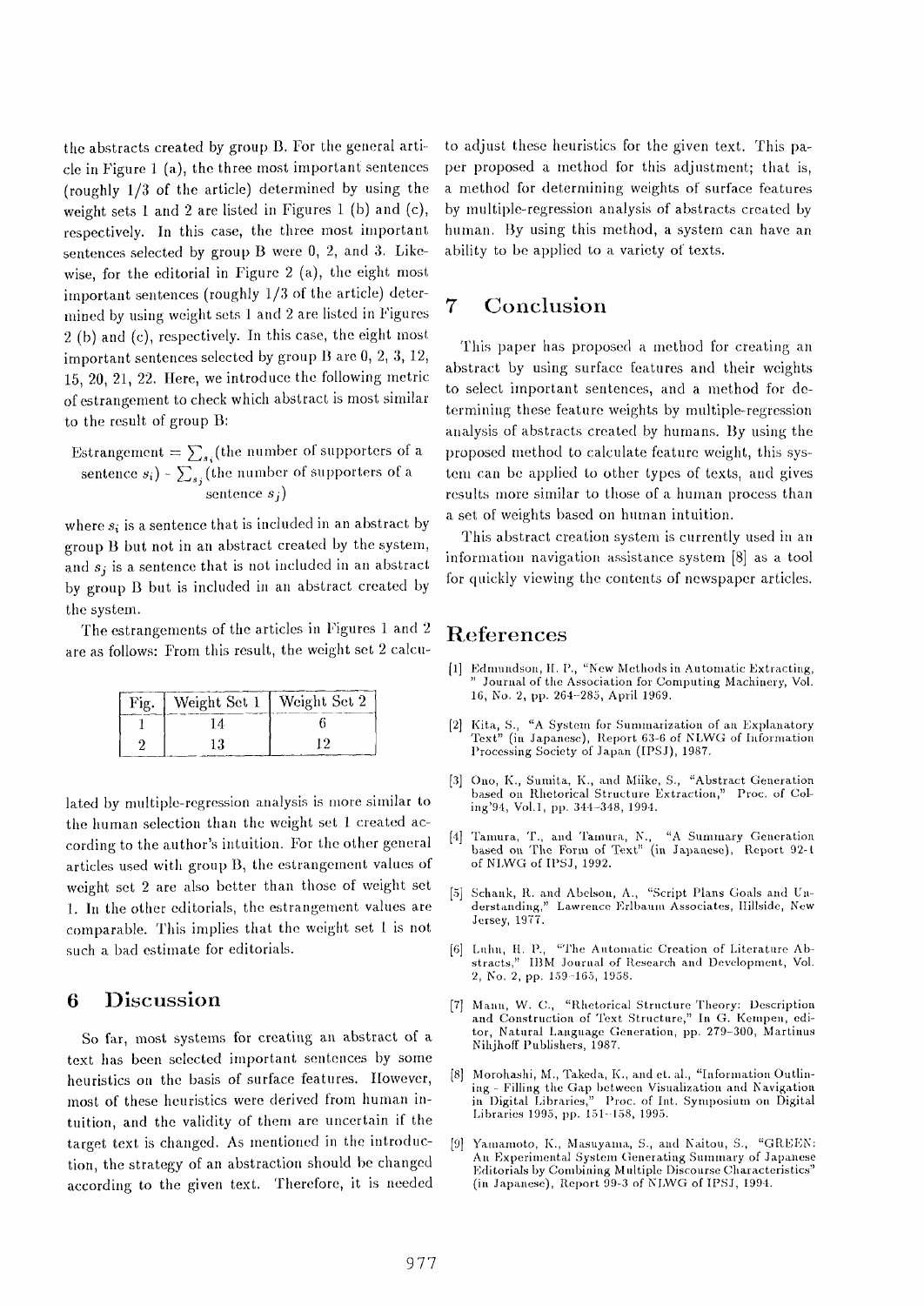[10] Watanabe, H., Tsujii, J., and Nagao, M., "A Method for Analyzing Text Structure by Using Surface Clues of Sentence " (in Japanese), Proc. of 32nd Convention of IPSJ, pp.1633-

1634, 1986.

Title: 最新鋭MP U搭載パソコン、IBM、来夏発売 ---低価格·高速 如理を実現。(IBM to release PC equipped with the latest MPU, featuring low cost and fast processing)

0 (10) 【ニューヨーク10日=松本元裕】米IBMは十日、最新鋭マイ<br>クロプロセッサー(MPU、超小型演算処理装置)「パワーPC」を搭<br>載したパソコンを来年夏に発売することを明らかにした。(IBM Corporation announced on the 10th of this month that a personal computer equipped with the latest "PowerPC" microprocessor

will be released next summer.)<br>1 (3) まずノート型を発売、続いてデスクトップ型二機種を投入する。 (First, a notebook PC will go on sale; this will be followed by two types of desktop **PC.)**<br>
2 (5) 低価格で処理速度の高いパワーPCは、IBM再生のカギを握る<br>
2 (5) 低価格で処理速度の高いパワーPCは、IBM再生のカギを握る

と言われるコンピューターの心臓部品。(The "PowerPC" is used as a central part of a computer. It is cheap and has high processing power, and is said to be a key to IBM's recovery.)

**Y£o** (Since IBM announced its plan to sell personal computers equipped PowerPCs, other PC makers in the world are likely to take countermeasures.)

4 (3) 発売する三機種はCD一ROM、マイク、ステレオオーディ<br>オ、音声認識機能を標準装備して、マルチメディア機能を高める計画。 (The above three types of PC will provide additional multimedia functions by including CD-ROM, microphone, stereo audio, and voice recognition functions as standard features.)

5 (0) OS(基本ソフト)はIBMの丨OS/2」のほか、米マイク<br>ロソフトの「ウィンドウズNT」、サン・マイクロシステムズの「ソ ラリス] などにも対応できるようにする。(IBM's OS/2, Microsoft's Windows NT, and Sun Microsystems' Solaris will be installed as operating systems.)

6 (0) パワーPCはIBM、アップルコンビュータ、モトローラの三 Uo ("PowerPC" is a RISC-type MPU developed by IBM, Apple, and Motorola.)

7 (2) パソコン用MP U市場で事実上の標準機種になっているインテル 製MPUに対抗するための商品で、低価格・高速処理が特徴だ。(It isintended to compete with Intel CPUs, which are de-facto standards in the PC microprocessor market. Its main advantages are low price and fast processing.)

発売する計画を発表。(The second largest PC maker, Apple, has announced a plan to release a "PowerPC"-based PC next year.) なかった。(The largest PC maker, IBM, has already released a PowerPC-based workstation, but has not announced any corresponding plan for PCs.)

10 (1) I BMはパワーPCを外販するだけでなく、搭載パソコンの技<br>術仕様を外部に有償で公開、パワーPC搭載パソコンのファミリー作 りを進める計画。(IBM plans to sell PowerPCs to other vendors, license the technology, and create a family of PowerPC-based

PC.)<br>11 (3) アップルなどと合わせたパワーPC搭載パソコン全体で、世<br>界の市場に占めるシェアを最低二〇%程度までもっていきたい考え。 (Together with Apple and others, IBM aims to gain at least a 20% share in the PC market for PowerPC-based PC.)

### (a) Original Article

2 (5) 低価格で処理速度の高いパワーPCは、I BM再生のカギを握<br>ると言われるコンピューターの心臓部品。

10 (1) IBMはパワーPCを外販するだけでなく、搭載パソコンの<br>技術仕様を外部に有償で公開、パワーPC搭載パソコンのファミリー 作りを進める計画。

11 (3) 7'~7"~P\*3~'~b-~f~ZlT--PC~i~']~:,~:~k'~, ~:

(b) Abstract by Weight Set 1

o (10) 【ニューヨーク10日=松本元裕】米IBMは十日、最新鋭<br>マイクロプロセッサー(MPU、超小型演算処理装置)「パワーPC」<br>を搭載したパソコンを来年夏に発売することを明らかにした。<br>1(3)まずノート型を発売、続いてデスクトップ型二機種を投入す

る。<br>2(5)低価格で処理速度の高いパワーPCは、IBM再生のカギを握<br>ると言われるコンピューターの心臓部品。

(c) Abstract by Weight Set 2

Fig. 1: An Example of Abstract of General Article (Nikkei Newspaper, 1 Nov. 1993)

Title: 「経済難民」締め出しを決めたドイツ (社説) (Germany determined to shut out economic refugees.)

0 (10)ドイツの議会が基本法 (憲法) を改正して、貧困など経済的理由<br>による外国人の移住を認めないことにした。(The German Diet has revised the constitution to prohibit immigration for economic reasons such as poverty.)

 $\gamma$   $\bar{\nu}$ )  $\tau$  (The aim of this move is to shut out economic refugees and accept only political refugees.)

状などから見て、やむを得ない措置といえよう。(This retreat from idealism is disappointing, but in view of the current situation of Germany, it is an inevitable measure.)

 $\mathcal{O}t_{\infty}^{2}$  (The restriction, which will come into effect in July, will prohibit refugees from "countries without persecution" (e.g. Romania, Bulgaria, and Hungary) from being granted entry except in special cases, and will repatriate political refugees through "safe countries" (e.g. western European countries, Poland, and Czechoslovakia) which permit political refugees.)

4(1) 東欧革命などで民王王義体制に転換した国々から政治亡命者 出るはずがないという論理である。(The logic behind this is that there cannot be political refugees from countries that have been converted into democratic nations by the East European Revolution, and so on.)

*l~@.\*~:-'~;tqfzof:.o* (Clause 2, Article 16 of the Basic Law established after WWlI, in 1949, was generous to refugees stating that people persecuted politically had a right to be protected.)<br>6 (0) これは、ナチ時代の排外主義が他民族に危害を加え、ドイツからも多くの移民を生み出したことに対する反省に基づいている。(It was based on the reflection that anti-foreign policies in the 'Nazi' era had hurt foreign nations and produced many refugees from Germany.)

 $\zeta \circ \zeta \in \mathfrak{b} \cup \mathfrak{Z}_0$  (It is also said that this clause was created out of strong consideration for socialist states.}

8(2)だが、ドイツが統一され、東西冷戦が終わると、状況は一変し  $\mathcal{L}_{o}$  (However, Germany's situation has been totally changed by the unification of Germany and the end of the cold war.)<br>9 (1) 昨年一年間で西欧主要国に流入した難民は申請ベースで七十<br>万人に達し、規制が緩いドイツは四十四万人と全体の六割を超えた。

(The number of refugee applicants arriving in major Western European countries last year reached 700,000, among whom the